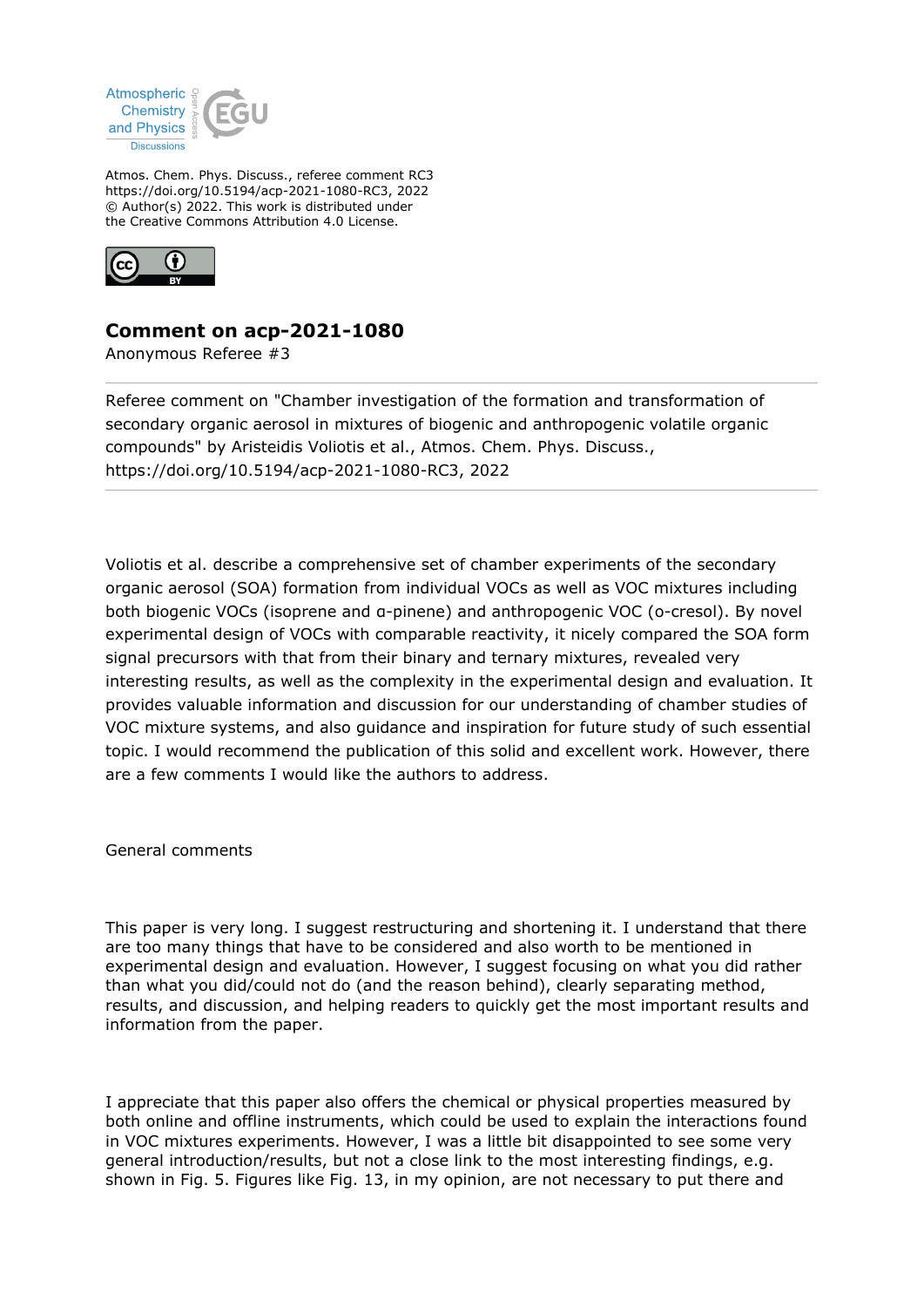make the paper too long. It could be mentioned e.g. in the discussion.

Specific comments

Line 26 to 28: It is difficult to get "½ initial reactivity" in the abstract. Please add more explanation.

Line 30: If it is too small, could you say "a suppression of the SOA yield from o-cresol is not found when it is mixed similarly with isoprene"?

Line 43: The reference could be updated.

Line 224: It was already mentioned in line 196.

Line 338: Missing references for FIGAERO-CIMS and Orbitrap.

Line 390: Please specify the terms involved in the equation.

Line 404, Figure 2:

- the resolution of the figure is low (the same as most other figures).
- Line 404: b) is o-cresol and c) is isoprene.
- The description of colors leads to confusion and it is enough with the legend.
- Why in (b) the line of ternary experiments doesn't have shaded areas?
- It is not clear, that whether the decay rate of signal VOC comes from all full reactivity, half reactivity, etc. or only one experiment.

Line 429, Figure 3: Honestly, it is a very interesting figure, but difficult to read.

Line 456-457: Need reference.